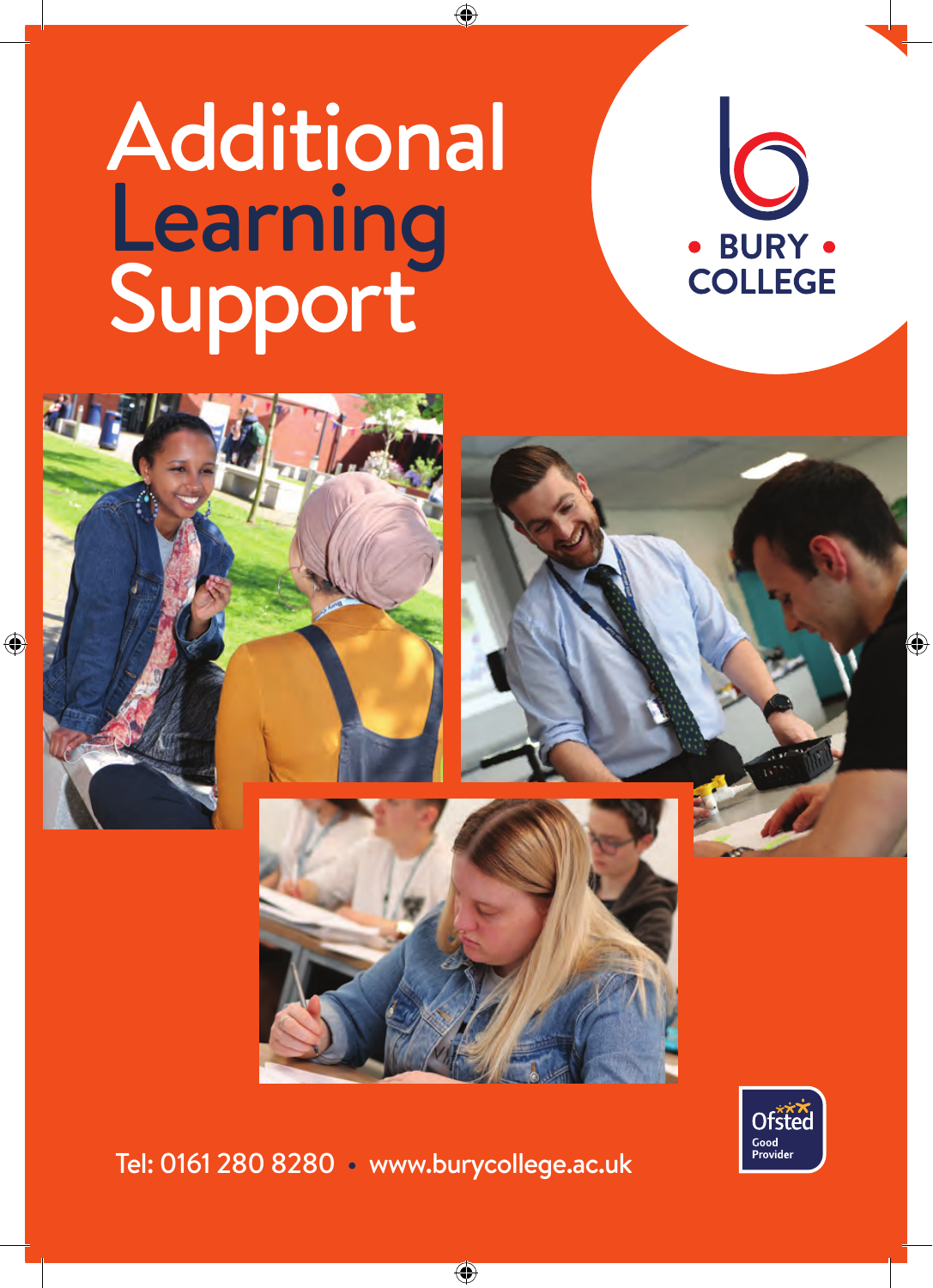#### Bury College Additional Learning Support

At Bury College we aim to provide all our students with the best possible support to ensure they achieve to their full potential. Our specialist Additional Learning Support (ALS) team support students with a wide variety of learning needs, preparing them for their future and making sure their time at Bury College is fulfilling and rewarding.

This leaflet outlines the full range of support available. If you have any queries about the type of help your son or daughter may need, our friendly, caring staff are available to provide you with any additional information:

 0161 280 8280 **X** ALS@burycollege.ac.uk

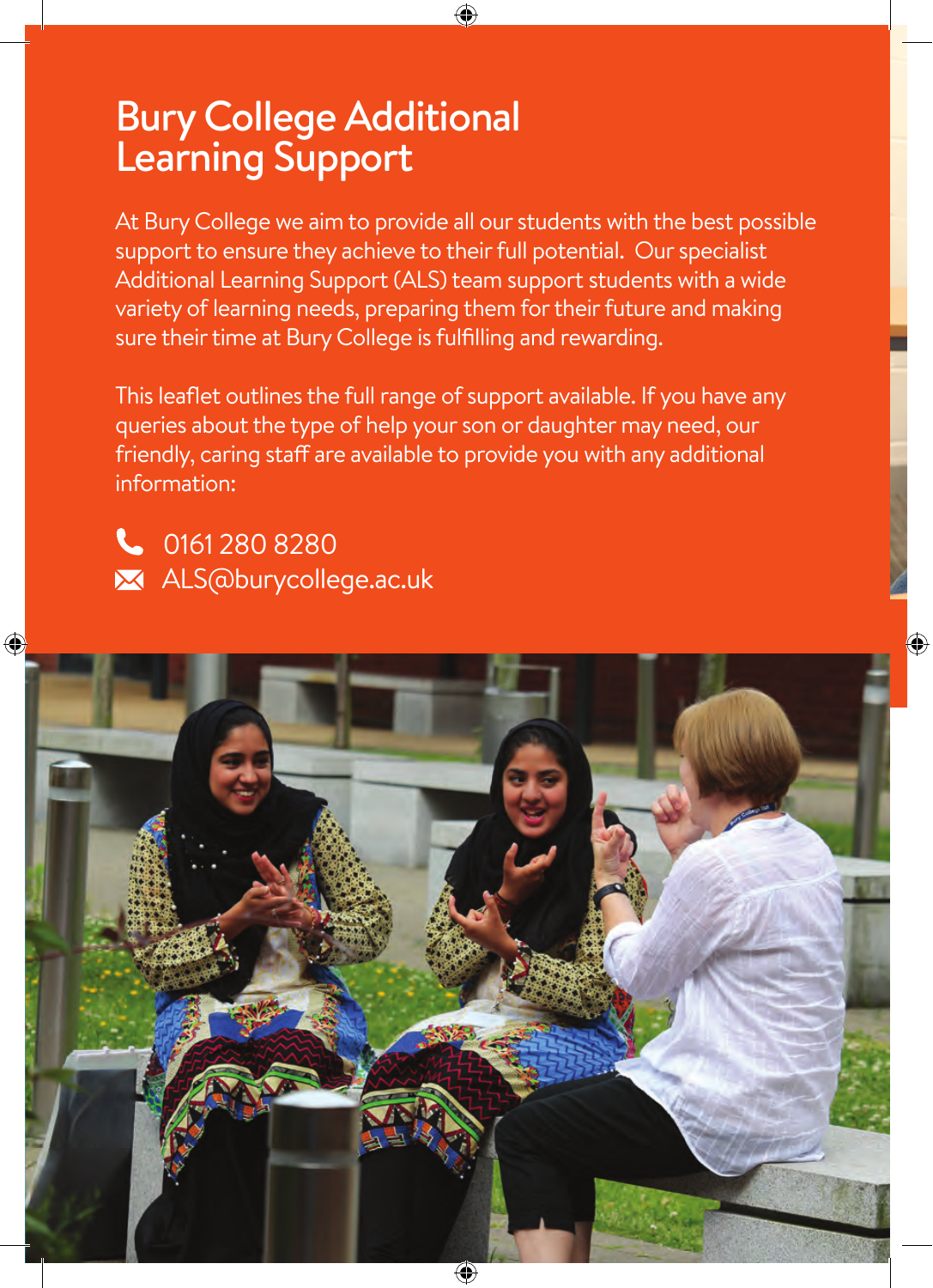

#### Support for students with dyslexia or a learning difficulty

#### Type of support available:

- Informal assessment and diagnostic assessment to support and improve studies
- Small group sessions, English, mathematics, assignment workshops
- Focus on the production of accurate concise academic writing
- Revision and exam strategies
- Loan of equipment such as laptops
- Information about dyslexia/specific learning difficulties and study techniques to match individual learning styles
- Exam access arrangements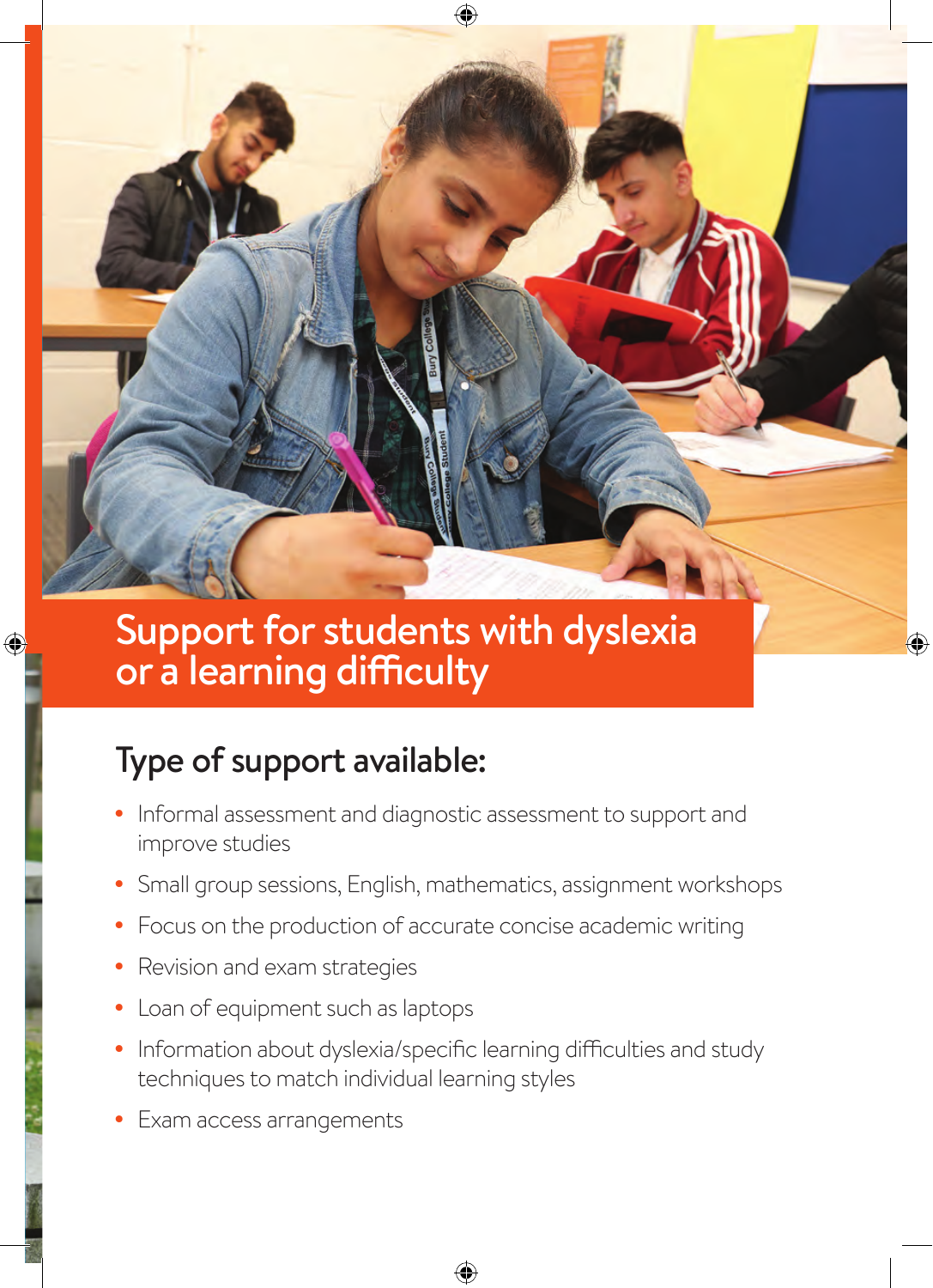#### Students with a learning difficulty

#### Type of support available:

- Appropriate support in class and across college
- Access to quiet rooms
- Small group support sessions
- Specialist equipment and accommodation
- Variety of communication strategies



#### Support for students with physical, visual, hearing impairments

#### Type of support available:

- Exam access arrangements
- British sign language communication support workers
- Loan of specialist equipment
- Appropriate support in class and across college
- Modification of materials/reasonable adaptations/adjustments
- Use of voice activated software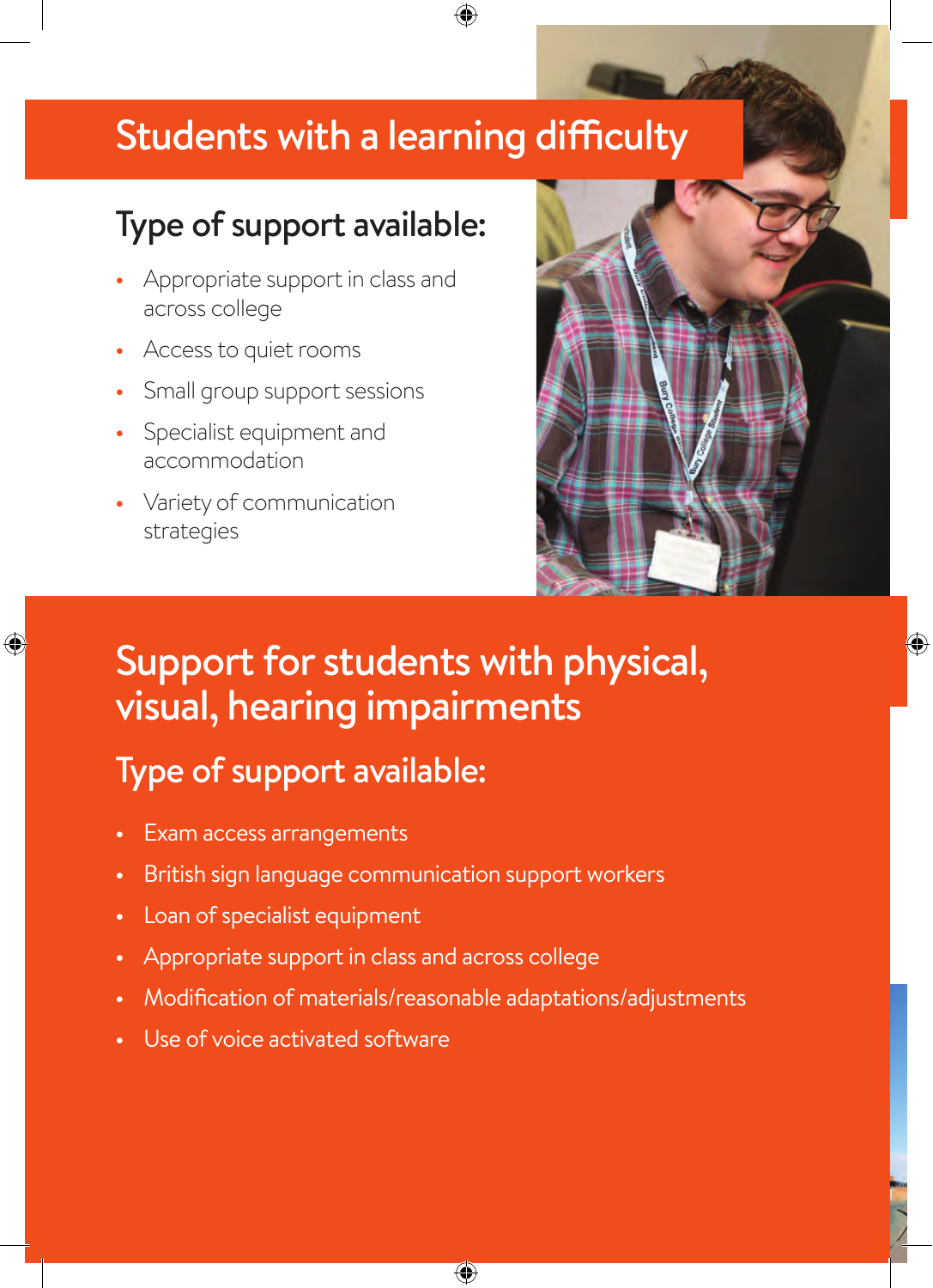#### Support for students with a medical condition or mental health needs

#### Type of support available:

- Facilities for storing and taking medication
- Applying for exam access arrangements
- Loan of essential equipment
- Weekly/monthly support sessions to suit your needs
- Support agreed around timetable

#### English Speakers of Other Languages (ESOL)

#### Type of support available:

- Small workshops/classes
	- **-** Sentence structure
	- **-** Subject specific vocabulary
	- **-** Listening and speaking skills

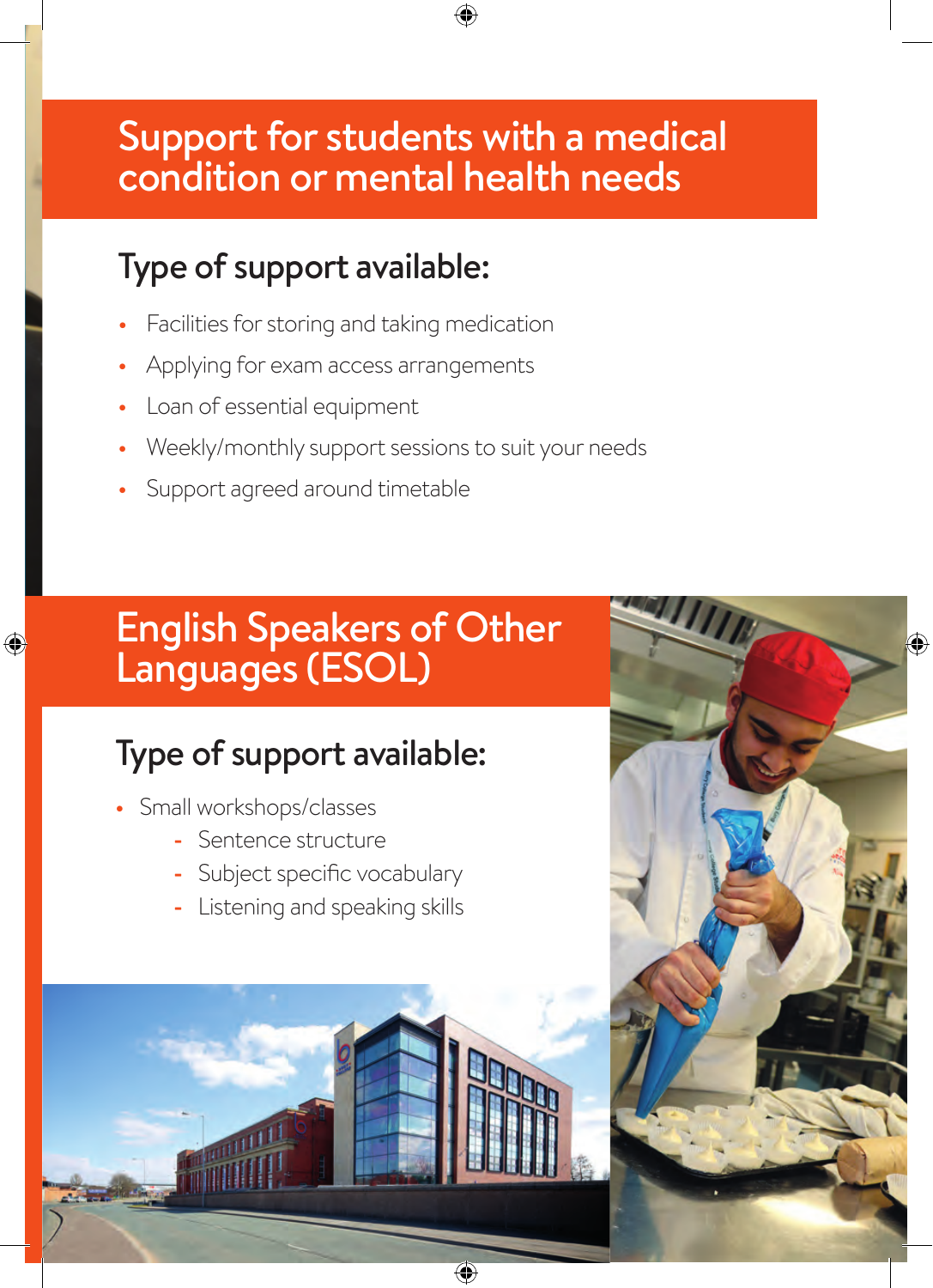#### Support for all students

Bury College offers counselling support to all students and is an opportunity for learners to speak in confidence about a range of issues, concerns or problems. This service is open to everyone and there are a few different ways students can get in touch:

- Contact student services on 0161 280 8421 or drop in anytime between 9am-5pm in room M300i in the Millennium Centre
- Text a counselling request to 07866 115821 or phone 0161 280 8481
- Email counsellor@burycollege.ac.uk
- Complete a green counselling request slip at Student Services or Woodbury Reception and post in the black post boxes

### Mental Health Co-ordinator

This service is available to any student who doesn't want to access counselling but would like some non-urgent support around their mental health. As with the counsellors there is a number of ways this support can be accessed.

- Completing a pink self-referral slip at Woodbury Centre reception or Student Services based at the Millennium Centre and post it in the black post boxes
- Text 07866 115821 or call 0161 280 8481
- Email kirsty.mcnally@burycollege.ac.uk
- Ask a member of staff who you feel comfortable with to refer you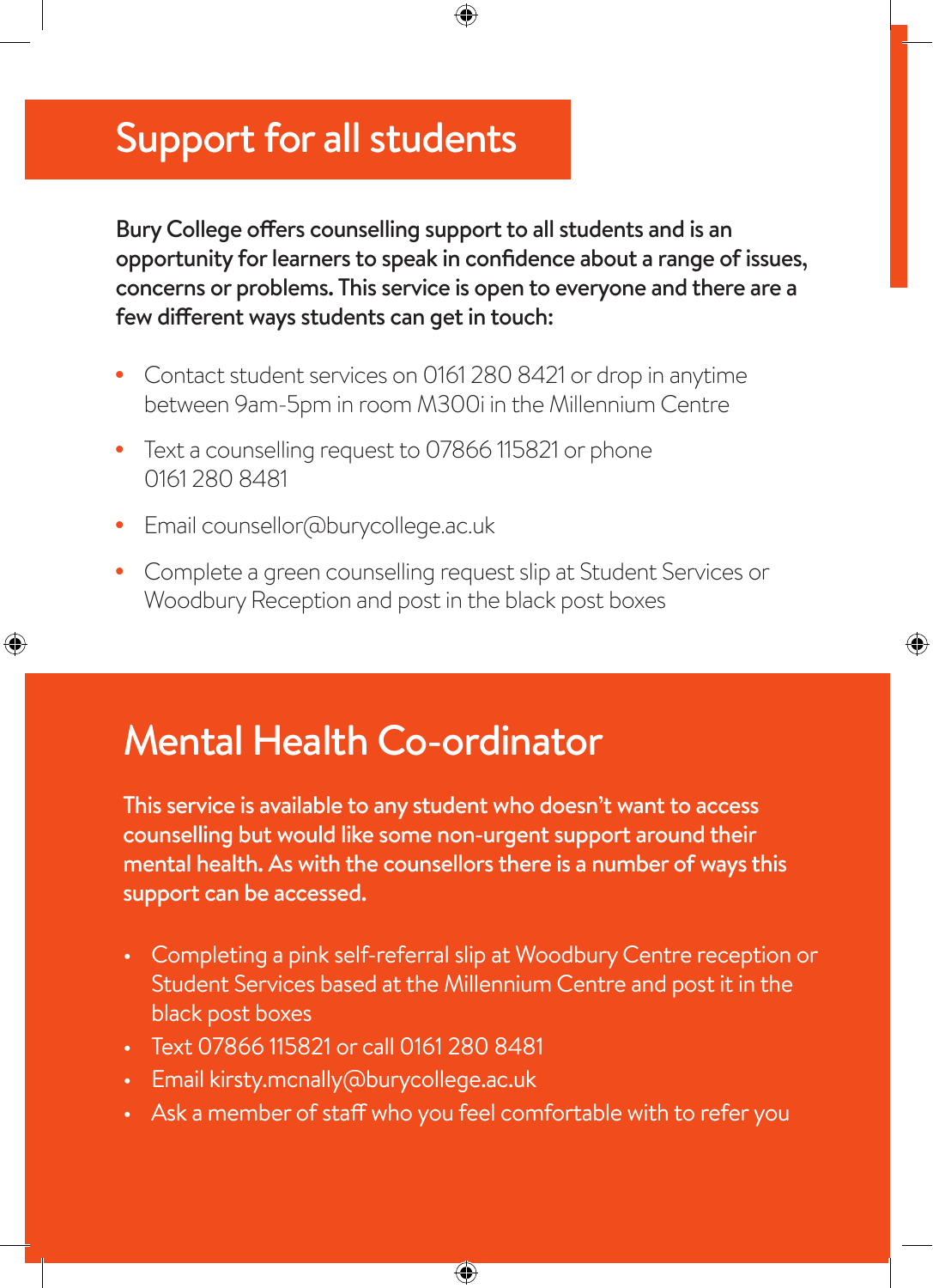## What our students say…

Former students who have benefitted from additional learning support said:

I couldn't have done it without you!

> It has given me confidence and helped me understand questions.

The quality of support is very good.

Very good, helped me keep calm.

Thank you again for all the help you gave me throughout college. I couldn't have got those grades without you.

I learn something new every time I come in.

> Kept me on track, improved my organisational skills.

Helped me get my work up to standard.

It has helped me to pass my course and move onto the next level.